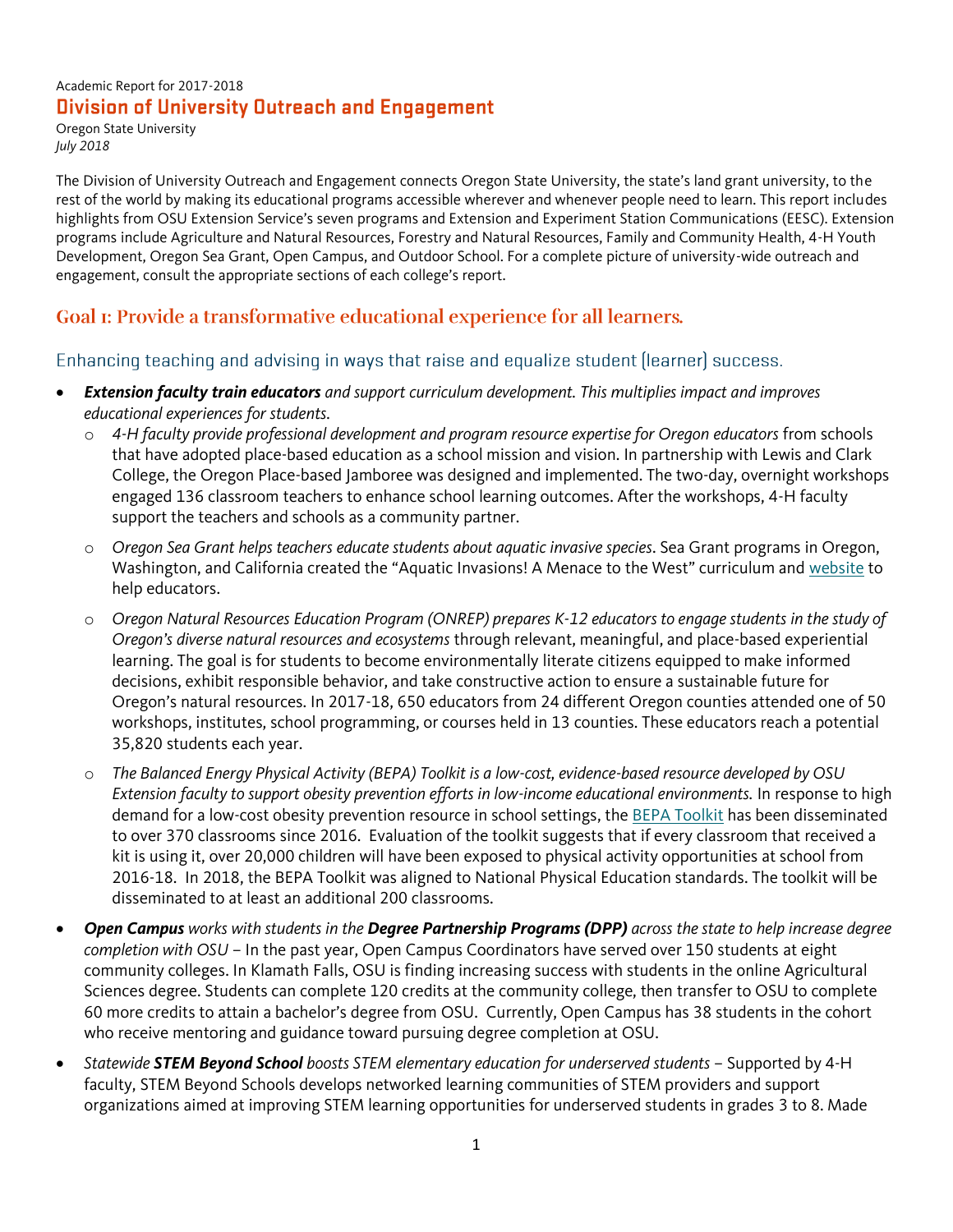possible through 2015-17 biennium funding of \$1.5 million to 4-H and the Portland Metro STEM Partnership from the Oregon Department of Education, 1,277 students (83% underserved) at 43 sites statewide received a median 94.8 out-of-school STEM programming hours per student. Due to the program's success, it received a new \$1.2 million grant to continue through June 2019.

- *Mentoring undergraduate students in Extension education and research* Extension faculty members in the Willamette Valley piloted an education and research initiative with six students offering them mentoring, which included training, hands-on practical career development activities, writing exercises, and expansion of responsibilities in communicating with community members. One student has graduated and now owns her own organic consulting business. The other five students will graduate in 2018 and are interested in graduate school and other research opportunities.
- *The Oregon Parenting Education Collaborative (OPEC) supports parenting education* OPEC is a collaboration among Family and Community Health Extension and Oregon's four largest philanthropic foundations (Oregon Community Foundation, The Ford Family Foundation, Meyer Memorial Trust, and the Collins Foundation). Currently OPEC supports 15 parenting education hubs, which serve 32 Oregon counties and Siskiyou County in California. OPEC hubs increased availability and access to high-quality parenting education programs, helped de-stigmatize parenting education and encouraged universal participation in these programs, and have increased collaboration among agencies focused on positive parenting outcomes. OPEC hosts an annual conference each spring at OSU for 400-500 attendees, including parenting educators, early childhood educators, and other professionals working with children and families.

#### Promoting responsible citizenship and global awareness among students.

- *4-H triumphs at world robotics championships* Three Douglas County teenagers practiced teamwork learned in their 4-H robotics club to win the 2018 FIRST World robotics championships against competitors from around the world while 35,000 people looked on. In the process of building and operating their robot, the 4-H members learned how to work through conflicts, develop critical thinking, and demonstrate motivation to learn.
- *4-H [Kidspirit](http://kidspirit.oregonstate.edu/) utilizes OSU campus and student employees* In 2017, more than 1,300 youth were on the OSU campus engaged in healthy living activities including cooking, gymnastics, food science, running, archery, bowling, and basketball. More than 200 college students serve as 4-H Kidspirit staff, making it the largest employer of college youth on campus. As youth leaders, they build self-confidence and workforce preparation skills.
- *The 4-H Wildlife Stewards Program in Benton County engages youth in outdoor learning and connects them to the natural world*. The program increases environmental science literacy and stewardship through engagement in research using sustainable outdoor habitat education sites on, or near, school grounds. An annual one-day youth conference showcases student research projects. In 2017, 205 students in 1st to 5th grade worked in small teams to research a local ecology topic and presented both an oral and written project to a judge. Youth in grades 4 and 5 from the host school staff the event, and more than 50 adult volunteers support the event.

## Advancing learning through course and program (re)design, program assessment, and faculty development.

- *OSU Extension hosted Innovate Extension, a one-day event inspiring teams to change the way they work and develop solutions to organizational challenges* – Innovate Extension is being used across the national Extension system to promote innovation among Extension faculty and staff. Teams practiced idea generation and project design. Ideas were pitched to a panel of judges and other participants and two ideas were funded: Geofilters, a social media tool for all programs, and Volunteer Force for All Abilities, increasing access to all Extension programs.
- *Using Designathon One tools helps Extension turn ideas into compelling project concepts*  The [Impact](https://www.extension.org/impact-collaborative/)  [Collaborative](https://www.extension.org/impact-collaborative/) Designathon One two-day workshop uses the project innovation tools provided by Adobe Kickbox as its foundation. Co-hosted by OSU Extension, 20 extension professionals and community partners from Oregon,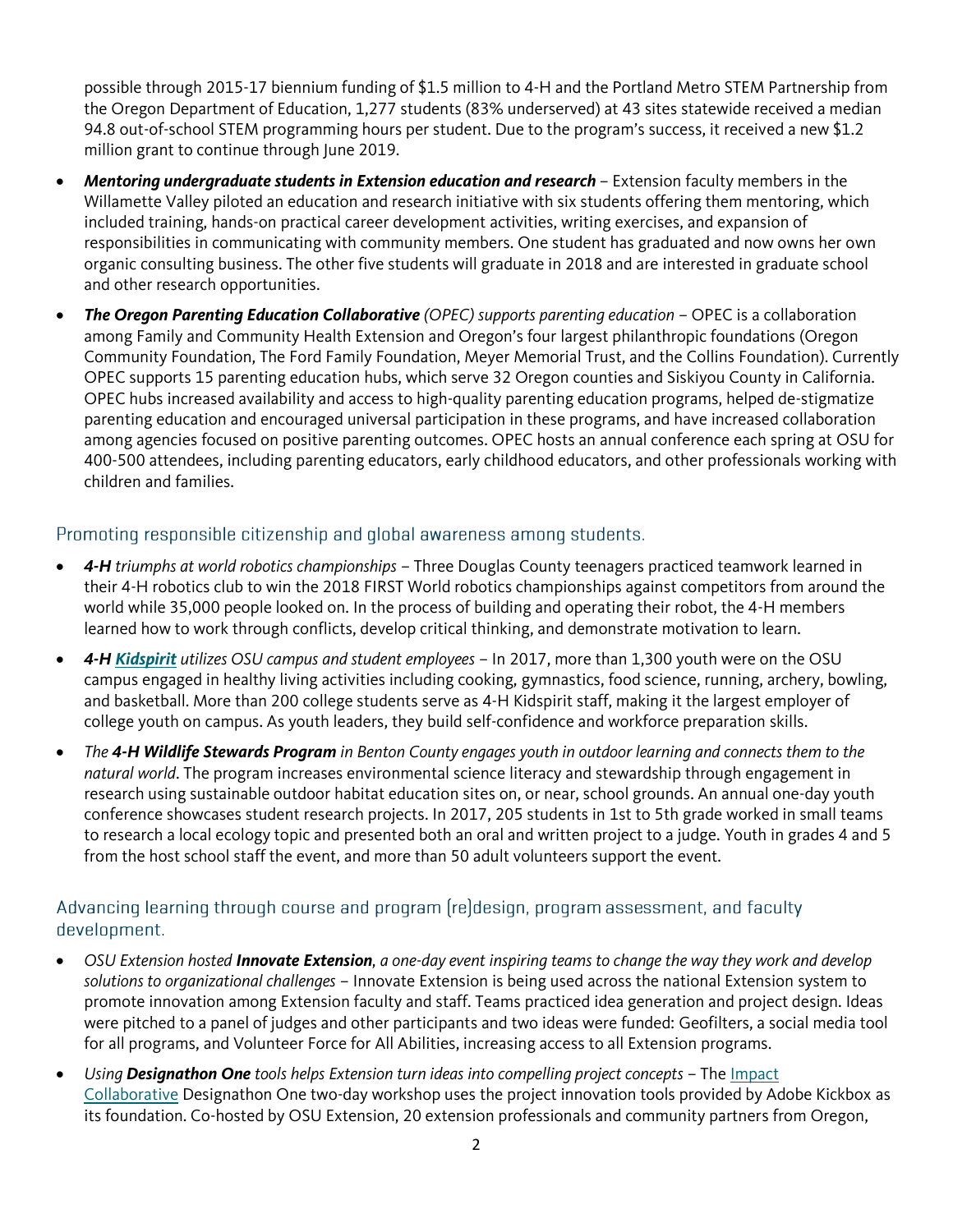Hawaii, Nebraska, and Idaho participated. The Virtual Forest Ranger was one compelling idea from Oregon that emerged from the session (implementation of the idea is being investigated).

 *OSU Extension takes a leadership role in Oregon's Outdoor Economy Initiative* – The emphasis is on convening communities (rural and urban) to respond to the growing Oregon outdoor economy economic super sector and ensuring the prosperity of individuals, families, and communities as we work and play outdoors. The focus is on Education and Training—Workforce Development. Investment proposals will be presented to the Provost and President as part of the OSU Impact Studio.

### Recruiting diverse learners.

- *4-H Mariachi STEAM Camp offers an immersive experience on the OSU Corvallis campus* Middle and high school Hispanic musicians from schools in Portland and surrounding areas experience a five-day residential Mariachi camp on the OSU campus in Corvallis. Music-focused activities introduce students to music theory and audio processing (STEM) concepts while advancing their music performance skills.
- *STEM Beyond School for LatinX youth taps into immigrant experience* A family-inclusive program is a key success factor for the Clackamas County 4-H STEM Beyond School club for LatinX youth. The program offered more than 80 educational contact hours through weekly classes, field trips, and overnight excursions for 30 4th through 8th grade youth. By tapping into the knowledge and experiences that many immigrant adults bring with them, youth and families reported an increased interest in school, improvement in grades, confidence in STEM, and a desire to pursue higher education. Parents also reported a closer relationship with their children.
- *Education and training adapted for Latino/Hispanic beginner farmers* In partnership with a local nonprofit focusing on business incubation, OSU developed culturally- and language-appropriate training for a selected group of trainees from the Huerto de la Familias Cambios program in Eugene. Curriculum was modified based on engagement and reciprocity with learners and is now attracting more students.
- *Tech Trek encourages girls to pursue STEM classes and activities* Tech Trek camps are weeklong, overnight STEM camps for 8th grade girls held in several Oregon counties. Program objectives are to expose girls to female role models and diverse STEM careers, teach girls that STEM skills develop over time, emphasize real life applications of STEM, and talk about female success in STEM. Surveys from this camp show that participants experienced a shift in attitudes and beliefs about women in STEM careers and have an increased interest in advanced STEM classes in high school.

# Goal 2: Advancing high impact research and creative work while building preeminence in the three signature areas of distinction.

## Cultivating transdisciplinary research (on campus or through partnerships).

- *Gray Family Foundation and Outdoor School Research, Evaluation and Assessment group partner on Outdoor School Common Measures project* – There has been limited quantifiable measurement of the impacts of outdoor school in Oregon. This group is developing an evaluation tool that will help to track and compare best practices. A common measurement system will enable Outdoor School programs to track their outcomes, look at change within their individual programs over time and among themselves, and consider statewide trends.
- *HEAL MAPPS™ helps community stakeholders document people's experience of place with respect to supports and barriers for habitual healthy eating and physical activity* – Family and Community Health Extension faculty provide communities with a MAPPS™ report to help facilitate and guide a community's efforts to create an environment that supports healthy eating and physical activity. As of July 2017, HEAL MAPPS™ has been implemented in 36 communities in eight U.S. states. These early adoptions demonstrate the potential of MAPPS™ to be effective for widespread implementation as an engagement, assessment, and intervention methodology for increasing community capacity, resources, and readiness to address environmental factors that may contribute to rural weight health disparities. The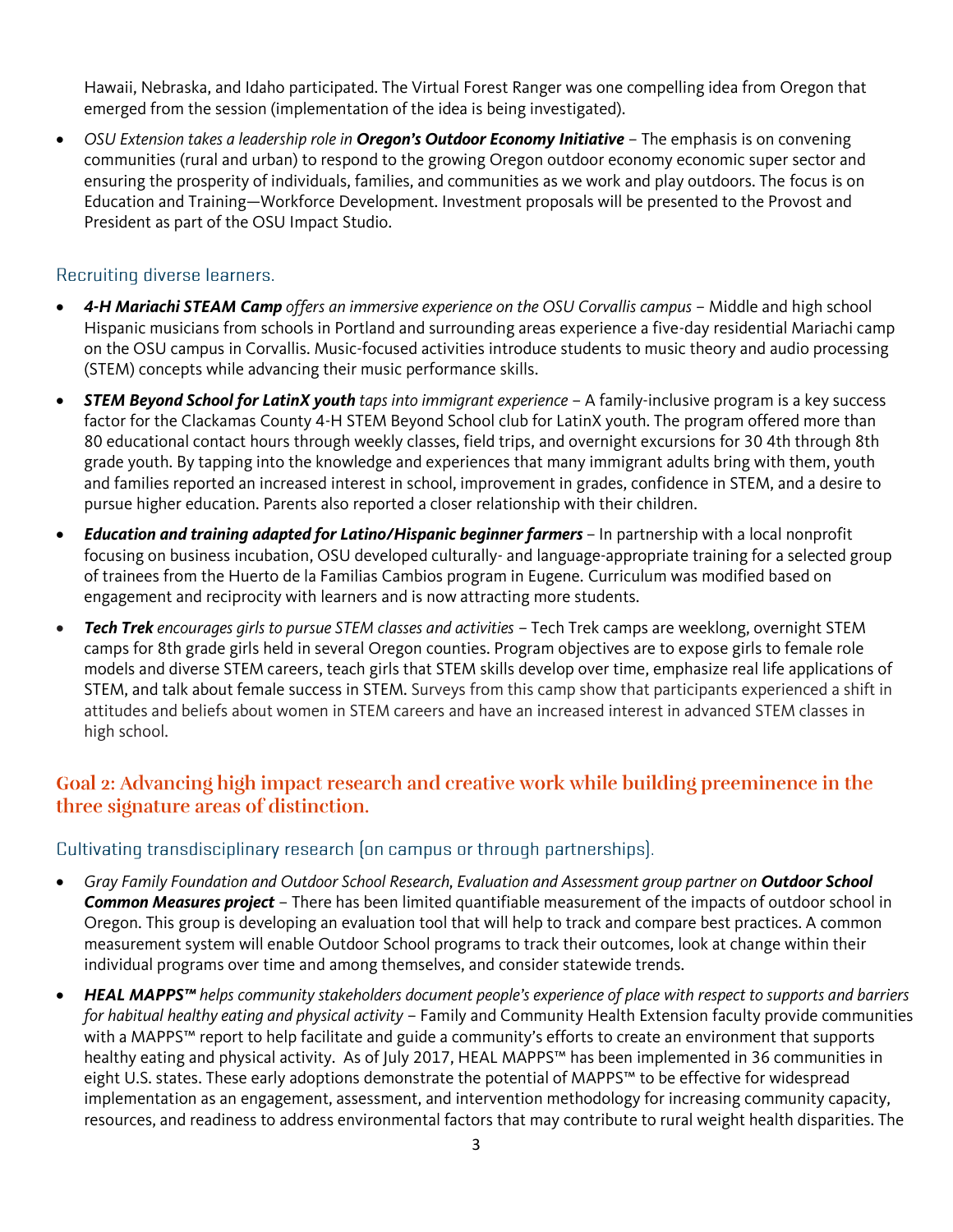program has generated over \$2.5 million of new revenues to study and address contextual risks to population health and improve easy, equitable access to healthy lifestyle-supporting resources for at-risk populations. HEAL MAPPS™ earned national recognition, received numerous awards, was featured in publications, and is adapting to address emerging rural community concerns, such as mental health and addiction risks.

 *Better Bones and Balance® (BBB) is a community-based exercise program designed for older adults* – Reducing the risk of hip fractures through targeted bone strengthening and fall risk reduction exercises, BBB instructor-training programs have been implemented to meet the growing need. In 2017-18, 150 local participants enrolled in a study where it was learned that participation in community-based fitness classes translates to above average performance on tasks associated with fall risk, and that BBB participants outperformed their peers on the Timed Up and Go test for strength and mobility that predicts fall risk. Seven undergraduate students gained community-based research experience via this project and one student completed her Honor's College Thesis.

#### External research funding.

More than \$9.7 million in grant and other funding helped OSU Extension to meet the growing needs of Oregon's families, communities, and industry. In addition to state and federal agencies, funding sources included industry associations, companies, foundations, soil and water conservation districts, and more. Examples include:

- Increasing low-input turfgrass adoption through breeding, innovation, and public education: \$324,429 grant (USDA NIFA)
- OSU organic Extension program: \$100,000 gift (Oregon Tilth)
- Pesticide education for medical professionals: \$500,000 grant (EPA)
- Federally recognized tribal Extension program: \$324,000 grant (USDA NIFA)
- Pollinator health extension and metrics in the Pacific Northwest: \$330,074 grant (Western Sustainable Agriculture Research and Extension)
- Potato variety development and improvement in the Northwest: \$169,200 other sponsored research (USDA NIFA)
- Statewide networks for overcoming barriers to IPM adoption in Oregon: \$140,000 other sponsored research (USDA NIFA)
- STEM Beyond School: \$1,500,000 grant (Oregon Department of Education)
- Supplemental Nutrition Assistance Program Education (SNAP-Ed): \$7,264,717 grant (USDA Food and Nutrition Service)

#### Cultivating partnerships with industry and other external stakeholders.

- *Oregon Outdoor School (ODS) pursues business, industry, and support organization partnerships* Oregonheadquartered Columbia Sportswear now provides apparel and equipment at wholesale prices to districts and Outdoor School providers, ensuring access to quality products to enhance youth ODS experiences. Similar agreements are in the works with other retailers such as U.S. Outdoor. ODS participates on First Gentleman Dan Little's planning team for the Symposium for the Outdoors event, designed to increase the diversity of Oregonians accessing the outdoors. Additionally, the ODS team continues to foster new relationships with support organizations, such as the High Desert Museum (Bend), Ecology in Classrooms & Outdoors (Portland), and the Tualatin National Wildlife Refuge to investigate new ways of providing Outdoor School to Oregon youth who have historically been left out of the program.
- *Fishermen-led injury prevention program prevents injuries* An engaged research project with the OSU College of Public Health and Human Sciences examined non-fatal injuries in the West Coast Dungeness Crab industry to find ways to prevent injuries. Funded by the National Institute of Occupational Safety and Health, project team members worked with fishermen to design a survey to understand better non-fatal injuries. Survey results were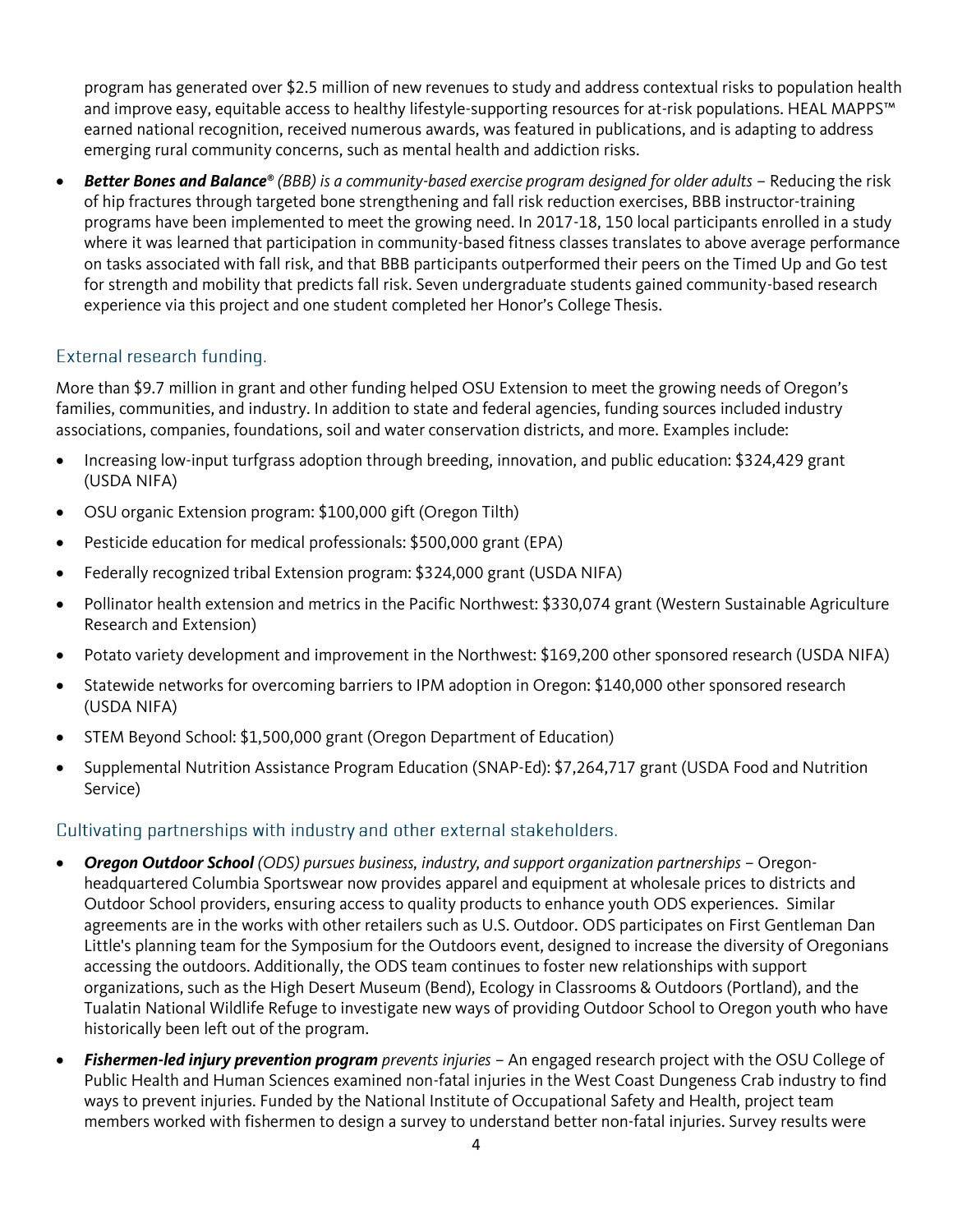shared with the industry and were used to design fishermen-specific first aid, safety and CPR classes; draft crew agreements; and build commercial fishing first aid kits.

 *Oregon Sea Grant leads South Coast Rural Tourism Studio community-action teams for economic development* – Oregon Sea Grant Extension led a local stakeholder committee in developing action plans and submitting a \$40,000 grant proposal to Travel Oregon. Three projects were selected for implementation: (1) Agritourism (Eat Fresh and Local) food and beverage trail that includes 38 businesses, (2) an online, shared photo library for tourism marketing, and (3) a special Whiskey Run Mountain Bike trail ride event to attract mountain bikers to the area.

### Other initiatives focused on research and creative work.

- *Improving ranch management by promoting smaller cows* Over the course of the last 20 years, the livestock industry has unintentionally increased the size of the average cow, largely due to selection of cows for genetic traits such as higher milk production and heavier weaning weights. As a result, livestock producers are using more resources (e.g., land, feed, labor) to run herds of larger cattle with no economic gain. OSU is working with partners across the Pacific Northwest to promote smaller cow sizes that can equally prosper on current rangelands prone to drought and fire and more infested with invasive species. This research is of interest to the beef industry.
- *Creative Oregon connects students to place through interdisciplinary excursions* A partnership between OSU Extension and faculty in the College of Liberal Arts, [Creative Oregon](http://outreach.oregonstate.edu/creative-oregon) is an ongoing effort to situate undergraduate education in the arts within the Oregon landscape, and in partnership with communities and individuals who live, study, and work there. Students experience one- or two-day interdisciplinary excursions, providing an environment for deep student engagement rather than superficial encounters and outside-the-studio-mentoring for faculty, advanced students, and alumni. Student artwork was exhibited at the State of the Coast conference (2017 and 2018), the 2018 Engagement Scholarship Consortium national conference, the 2018 Vice Provost Awards for Excellence, and will also exhibited at the Newport Visual Arts Center in November 2018.

# Goal 3: Strengthening OSU's impact and reach throughout Oregon and beyond.

Positioning OSU's outreach and engagement programs as vehicles for facilitating high-impact learning and effectively utilizing university research and creative work.

- *4-H Healthy Kids Club positively impacts the health of Yamhill County teens and children* Yamhill County has an obesity rate of over 36 percent, which is higher than state and national averages. The rates are higher among lower-income and Latino youth. Healthy Kids Club helped youth learn basic cooking skills and encouraged an exploration of healthy foods. Because of participating in the club, nearly 100 percent of participants are making healthful food choices; match food intake to number of calories needed each day; eat more fruits, veggies, and whole grains; eat less junk food; and drink more water and less soda. The Kids Club was delivered with eight Youth Advocates 4 Health (YA4-H) teen volunteers.
- *Oregon Wood Innovation Center (OWIC) fosters the competitiveness of the wood products industry* A collaborative Oregon Forest Research Lab/Forestry and Natural Resources Extension initiative fostered the competitiveness of Oregon's wood products industry through testing, technical assistance, and market assessment projects for small Oregon businesses. The focus is on the development and publication of engineering design values for western juniper lumber. More than 30 undergraduate Renewable Materials students have been directly involved in the center's research and development activities, which have included helping firms develop new products and test the properties of acetylated materials, hardwood plywood, and engineered flooring.
- *Northwest Fire Science Consortium (NWFSC) provides fire science to a variety of users* During 2017 significant activities and products included: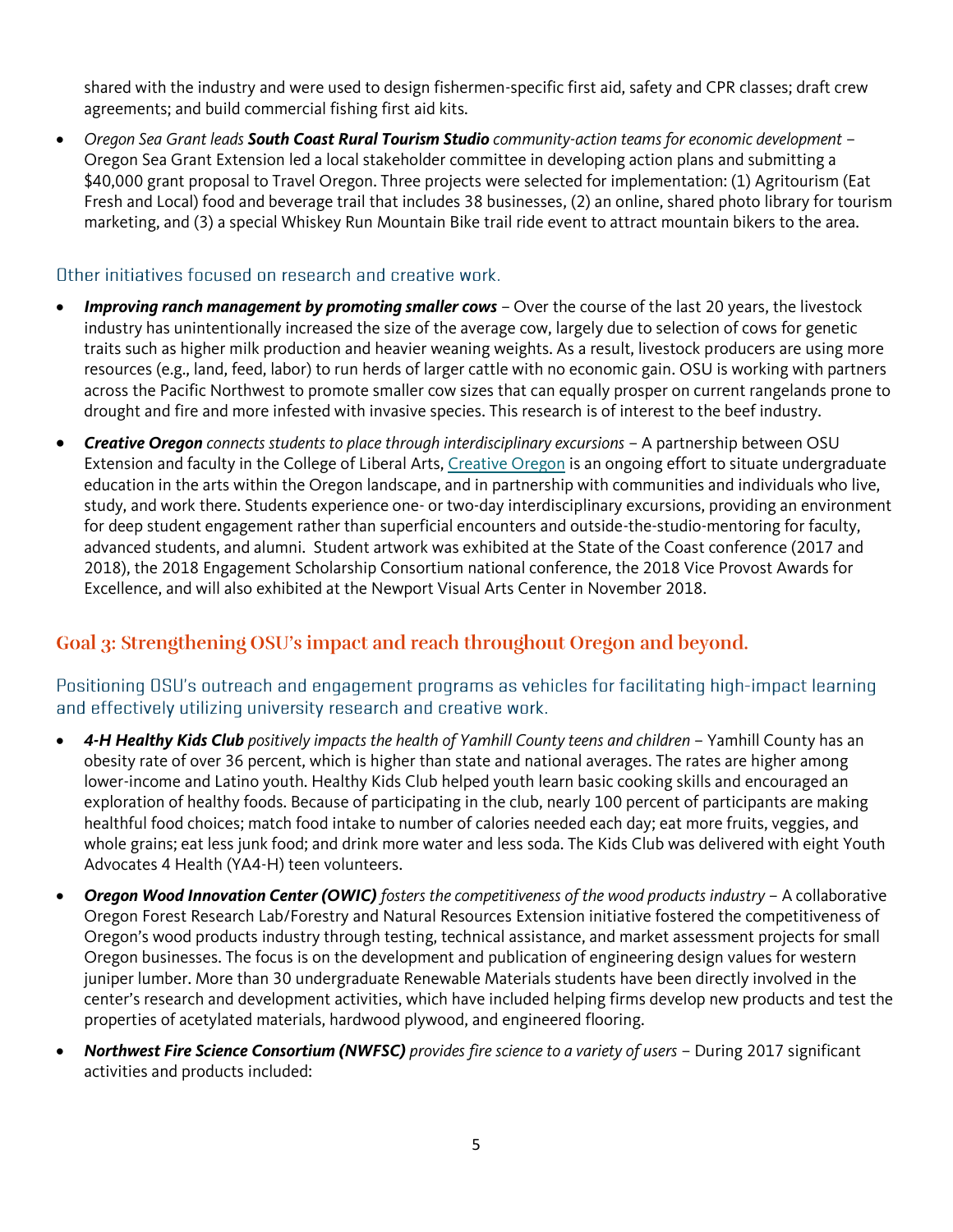- o Webinars on a variety of issues including communication strategies during a fire event, a smoke photographic guide, creating fire-adapted communities, understanding stakeholder perceptions of fire, rangeland fire protection associations, a summary of the 2016 fire season, and an outlook for the 2017 fire season
- Produced "Restoring western dry forests: Individuals, Clumps and Openings" video, which illustrates a forest management approach based upon how dry forest structure would be in the absence of fire suppression
- o Sponsorship of five workshops, three field tours, and one summit focusing on fire regimes in west side forests and grasslands
- o Co-hosted the "Era of Megafires" event with OSU College of Forestry and the Forest and Natural Resources Extension Program, and provided support for the Washington State forest collaboratives summit, the joint meeting of the Washington and Oregon Prescribed Fire Councils, the NW Forest Health Symposium: State of the state, National Collaborative Restoration Conference, and a workshop on Climate Change and Fire Impacts on Tribal Lands in the Northwest
- o *Tackling an unprecedented armyworm outbreak in Oregon* **–** Armyworms can significantly reduce yields in infested areas. Throughout 2017, there were reports of armyworm pests infesting agricultural fields (grass seed and pastures) in western Oregon in very high numbers. OSU faculty responded very quickly by providing professional advice to growers and field advisors on best management practices. As a result, growers did not experience, or report, major economic loss during the growing season in 2017.
- o *Protecting the Groundwater in Springfield, Oregon* The City of Springfield draws its water supply primarily from a shallow aquifer that lies directly below the urbanized area and is considered susceptible to contamination. Using Detailed Time-of-Travel Zone maps developed for the city by vendors, OSU compiled a database of home and common commercial pesticide active ingredients to calculate the Groundwater Ubiquity Score, which is the halflife and absorption coefficient that then characterizes the leaching potential. Pesticide users within Springfield's Wellhead Protection Area use the database to make informed decisions regarding chemical pest applications to lessen ground water contamination.

## Increasing study abroad opportunities and strategic international research partnerships.

- *4-H International Exchange increases cross-cultural appreciation* For 45 years, the State's 4-H International Exchange programs have provided opportunities for young people and host families to gain cross-cultural appreciation and experiences. The Oregon 4-H program was recognized as the longest running partner (45 years) of this program. During that time, 4,396 students have travelled outbound or hosted students from abroad.
- *Undergraduates have hands-on experience in Dominican Republic exploring health and culture* Site visits to schools, clinics and health centers were part of the OSU Global Opportunities field experience, practicum and service learning program for 15 undergraduate students enrolled in OSU College Public Health and Human [Sciences](http://international.oregonstate.edu/office-global-opportunities/programs/dominican-republic/osu-faculty-led-exploring-health-and-culture-dominican-republic) in Human Development and Family Studies.
- *Extension faculty shared knowledge around the globe* OSU Extension forestry, agriculture and gardening, and ornamental fish faculty shared knowledge during global conferences, tours, and workshops. A sampling includes:
	- o Irish Forestry Extension Professional Tour (delegation exploring OSU Master Woodland Manager program)
	- o U.S. Forest Service International Programs, San Marcos, Guatemala
	- o IUFRO Christmas Tree Research and Extension Conference, Denmark
	- o Philippine Wood Producers Association and Malaysian Furniture Producers Association
	- o Chilean Berry Conference, Santiago Chile
	- o Portuguese Blueberry Growers Conference
	- o International Diploma for Berry Cultivation, Mexico
	- o The professional small farmer class series, Sanmenxia, China
	- o China-U.S. Small Farms Conference and Tours
	- o International Plant Propagators Society
	- o Disease Management of Bees, Dalhousie University, Nova Scotia
	- o International Master Gardener Conference (OUS Extension hosted and presented)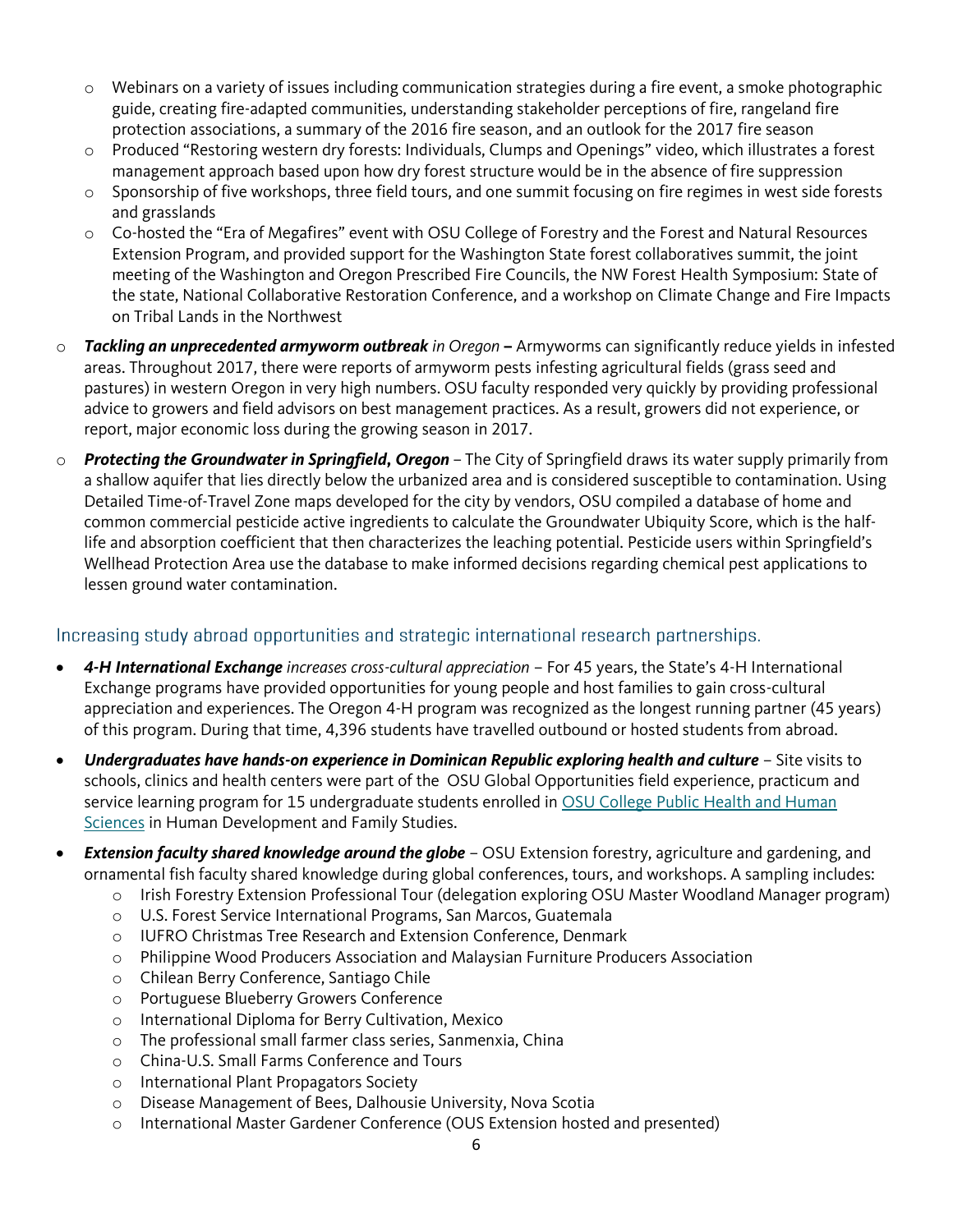- o AquaRealm, International Conference and Specialist Exhibition for the Ornamental Aquatic Industry, Tamersek Polytechnic, Singapore
- o International Zoo, Exotic and Wildlife Workshop
- o International Network of Offshore Renewable Energy
- o International Conference on Engineering and Ecohydrology for Fish Passage
- o Dry Farming Workshops, rural farming villages in Lebanon

### Engaging alumni and other external partners.

- *OSU Extension engages stakeholders to guide programming priorities* Statewide Extension Citizen Advisory Network (ECAN) and Regional Extension Citizen Advisory Networks (RECAN) meet regularly to share knowledge of community and industry priorities and concerns. Programs and counties also engage regularly with advisory groups.
- *Ask an Expert* OSU Extension participates in the eXtension Ask an Expert service, which takes online questions from the public and routes them to experts within OSU for answers and guidance. Through this tool, 4,089 questions were answered in 2017 (a 9% increase from 2016). This level of digital engagement is bridging the gap between traditional Extension models and today's audiences, who often go online first for answers. Questions are directed to 160 OSU faculty experts and more than 45 OSU Master Gardeners.
- *The online Extension Catalog of peer-reviewed publications* had 417,000 page views and its more than 900 publications were downloaded nearly 77,000 times. Visitors to the catalog come from all over the world, from Canada to South Africa, with thousands coming from India, the U.K., and Australia.
- *4-H-led evacuated animal relief efforts saved lives* In August 2017, the Chetco Bar Fire in southern Curry County forced evacuations of people, pets, and livestock. Curry County 4-H staff, volunteers, and members responded by offering 2,100 volunteer hours over four months to help 125 displaced animals.
- *Forest collaboratives improve stakeholder and user knowledge* OSU Extension provides leadership, technical assistance, and capacity for several forest collaborative groups across central and eastern Oregon. The forest collaboratives are engaging local stakeholders in processes to learn about current forest management innovations and science, and help them articulate values and priorities regarding restoration on public land.
- *Oregon Sea Grant interactive tour promotes improved understanding of the economic impact of fisheries* At the request of the local seafood and fishing industry, Oregon Sea Grant Extension faculty, working with a local steering committee, hosted an interactive tour of the commercial fishing industry in Clatsop County. The tour increased the understanding of the fisheries importance to county and state economy with nearly 100 local business leaders, decision-makers, and elected officials, including Representative Susan Bonamici. As a direct result of the tour, Oregon Coast Bank made a business loan to WCT Marine, one of the stops on the tour, to assist them in expanding their marine construction business.
- *OSU Extension's Coastal Region convenes group to address risks of whale entanglements* Reports of whale entanglements in Dungeness crab fixed gear increased in West Coast waters. As a fishery vital to coastal economic resilience, Oregon Sea Grant Extension collaborated with state agencies and fishermen representing Dungeness crab fishery stakeholders to convene a working group to address the potential risk of whale entanglement in crab pots. The working group developed a Best Practices Directive, conducted fleet outreach to avoid endangering whales during fishing activity, and is developing state-level management recommendations.
- *Shop at the Dock and Beyond increases direct market access for commercial fishermen* Introduced in Newport, the popular effort to encourage greater access and understanding of local seafood through education expanded to the Astoria area in 2017. Shop at the Dock provides guided tours to teach people about Oregon commercial fisheries, where local seafood can be accessed, and how to buy seafood directly from fishermen.
- The CO<sup></sup> taps into the growing makers movement The CO<sup></sup> held the 5th annual Corvallis Maker Fair on the OSU campus in Corvallis, engaging student, faculty and community makers across the arts and technology. The CO<sup>+</sup> has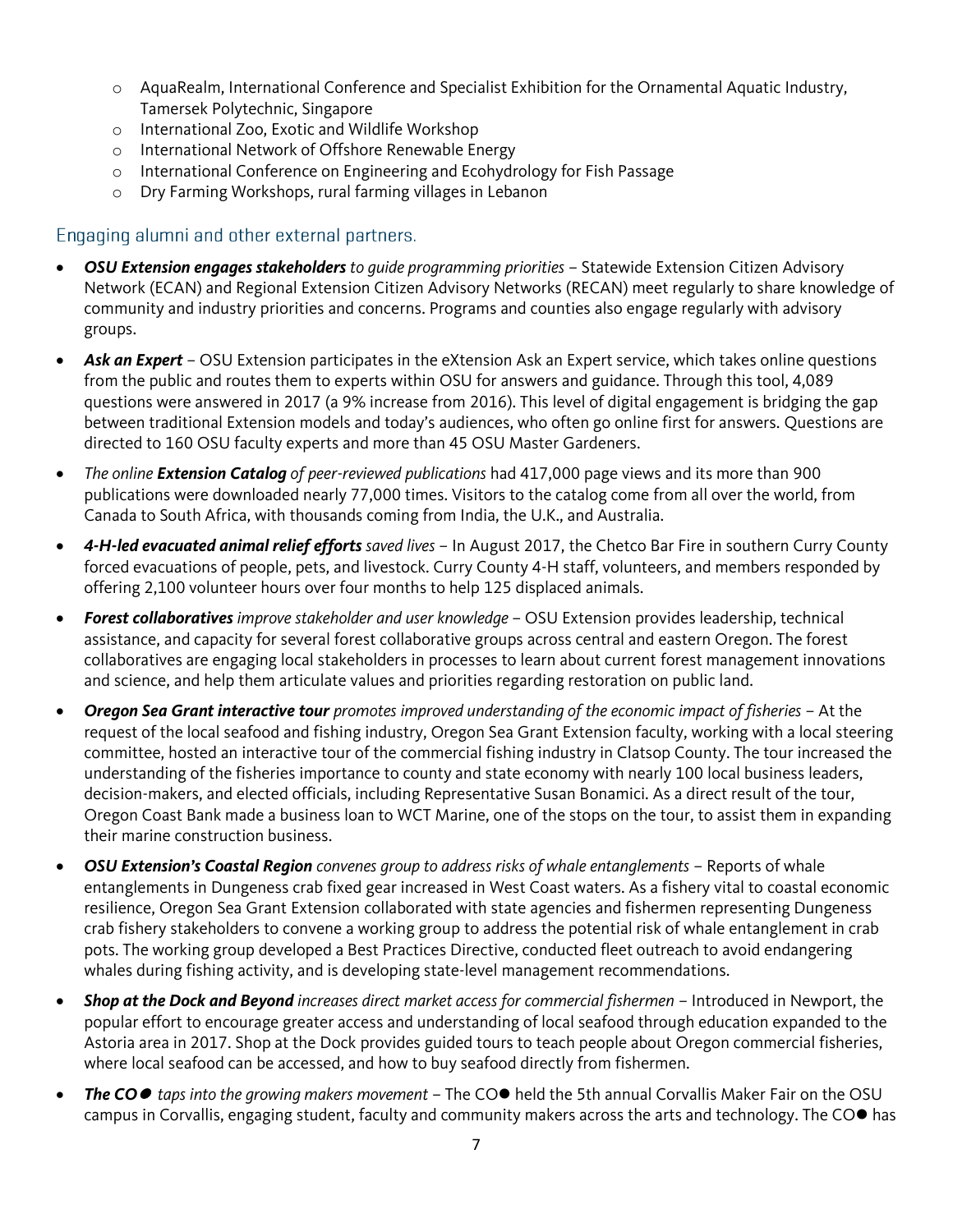been named a key innovation partner in the City of Corvallis Strategic Plan 2016-2022 and is representing OSU and the City of Corvallis at the Nation of Makers conference in June 2018. Over the past five years, The COO produced five community maker fairs, with over 5,850 attendees.

- *The Master Naturalist Program continues to grow its volunteer force* During FY2017-18, the OSU Extension Master Naturalist Program had 70 people successfully complete the statewide online course, and 43 people completed one of three Ecoregion field courses for the 2017 field season.
- *New Extension website*: OSU Extension launched [a new web presence](https://extension.oregonstate.edu/) in May 2018. More than a cosmetic redesign, the mobile-friendly site represents a completely new approach to content management and user engagement. It brings content from a network of more than 40 separate sites together under one roof, making it quicker and easier for users to access the breadth and depth of information and opportunities from OSU Extension.

### Advancing economic and social progress in rural and urban areas in Oregon and beyond.

- *Building urban-rural interdependence through Urban-Rural exchange* Rural Oregon is very different in many ways (culturally and social-economically) from urban and suburban Oregon; however, youth do not necessarily share the demarcation. Over 500 youth from Portland and the same number of youth from rural counties are now a catalyst for change because of the Urban-rural exchange program. Urban youth work alongside ranchers and farmers from rural eastern Oregon and rural middle school youth visit Portland and learn about the challenges of urban life, such as transportation, dwindling green spaces, and urban agriculture. Families of these youth get to experience this exchange of ideas and contribute to a new urban-rural connectivity.
- *SNAP-Ed teaches nutrition and cooking to local homeless youth* The Coos County SNAP-Ed program partnered with the ARK Project, a school-based program serving homeless and unaccompanied youth and families, to deliver nutrition education classes. The four-session series taught participants how to meal plan, shop, and cook healthy meals on a limited budget. At the end of the series, they took home an electric skillet. The food, supplies, and skillets are provided by the local Lions Club and through a grant from the Bay Area Hospital Foundation. Six series have been offered in Coos Bay and Bandon, reaching 74 participants. There are plans to expand the program in 2019.
- *The Food Hero social marketing campaign expands the reach of SNAP-Ed recipes and tools to limited-income individuals and families* – The research-tested social marketing campaign provides interactive demonstrations aimed at increasing fruit and vegetable consumption among limited-income Oregonians. Campaign materials are in English and Spanish. This year over 303,000 individuals have been reached by Food Hero community events; 143 schools and 99 food pantries are using Food Hero educational materials; over 6,000 social media followers, an increase of 14% from previous year; and a 19% increase in visitors to Foodhero.org (over 1.8 million).
- *OSU Extension helps develop markets for western juniper* Extension faculty are helping with the commercialization of western juniper. Current range restoration relies heavily on cost-share dollars from federal, state, and non-government organizations. With more than 8 million acres of eastern Oregon rangelands now dominated by western juniper, this restoration funding model is not sustainable. Developing markets for juniper products are increasingly more important to providing funding to help pay for restoration activities while increasing rural jobs.
- *Get Outdoors Day encourages active lifestyles connected to outdoor environments* A national event hosted locally by the OSU College Research Forest, OSU Extension in Benton and Linn Counties, and the Benton County Health Department, the event encourages families to seek healthy, active outdoor lives and explore parks, forests, refuges, and other lands. In 2017, 25 community agencies and organizations and 120 community volunteers provided hands-on activities for 480 youth and families. Spanish-language outreach materials and Spanish-speaking volunteers successfully engaged underserved populations.
- *Rural Development Initiatives and OSU Extension support rural economic development* The need for rural economic development in Oregon is acute. Traditional approaches to economic development are too reliant on the attraction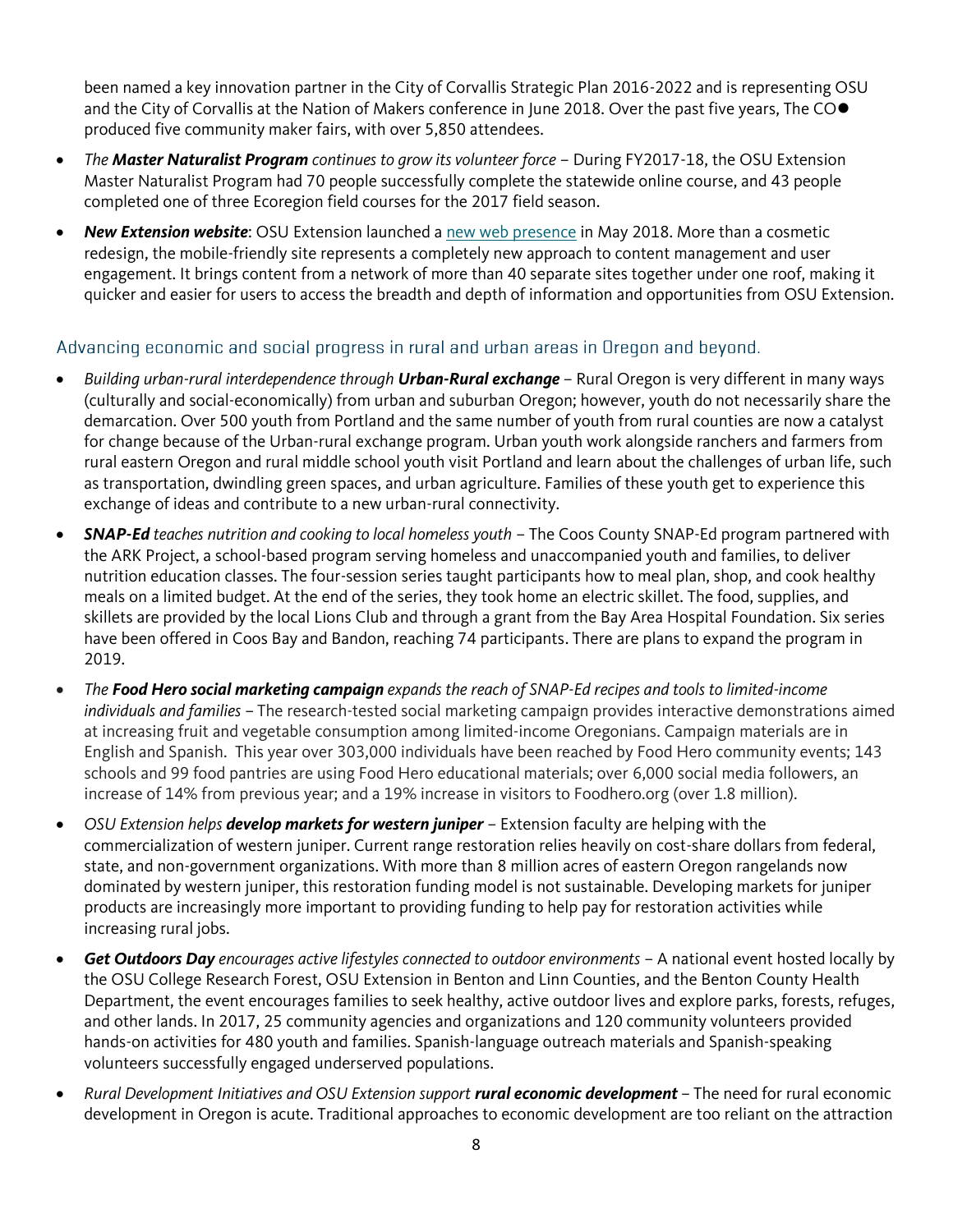of new companies and ignore the presence of community assets and the power of local people to shape and benefit from targeted growth in their community. OSU Extension partnered with Rural Development Initiatives to implement statewide WealthWorks Northwest, a community-driven economic development planning framework.

# **Essential Features**

## Diversity and Inclusion

- *Juntos is intentionally designed to unite Latino families and education systems toward transforming pathways to higher education* – Since 2012, Juntos has grown into one of the signature programs of OSU Open Campus, serving over 3,500 individuals in 27 communities statewide through a network of 12 regional coordinators. Juntos maintains 100% high school completion and 92% post-secondary access among participants. The future of Juntos will be one of institutional transformation and continued growth through community partner investment, building on the over \$300,000 in support from the public and private sectors in the past year.
- *SNAP-Ed brings together federal, state, and local resources to deliver programs focused on obesity prevention and nutrition education to those enrolled in and eligible for SNAP* – In Multnomah County**,** SNAP-ED-trained Providence Health Promoters extend SNAP-Ed to Hispanic families at 19 Catholic churches, expanding SNAP-Ed impact with Spanish-speaking populations, including 2,200 adults and youth.
- *In its inaugural year, efforts by Outreach and Engagement's Diversity, Equity, and Inclusion office included:* o "Zones of Safety" training was designed and delivered to 4-H Multicultural Summer Camp counselors in partnership with the OSU's Social Justice Initiative.
	- o Designed and implemented the "Diversity Champions Initiative," bringing together more than 50 faculty, staff, and community partners to engage in productive conversations about racial equity transformation.
	- o Convened the "LatinX Initiative" at OSU, where approximately 100 OSU students, faculty and staff came together to engage in constructive conversations and reflections about the status of LatinX communities and students here at OSU. Because of this summit, a group of about 30 students, faculty and staff was formed to move the LatinX agenda forward.
	- o Civil Rights compliance and advancing diversity, equity, and inclusion are being modified to increase accountability.

# **Faculty and Staff Development and Support**

- *Leadership Development Program for Executives (LDPE) builds executive leadership skills and provides opportunities for advancement* – LDPE is for employees in the Division of University Outreach and Engagement, the Division of Extended Campus, and the College of Agricultural Sciences. Participants have significant professional experience within their assignment and a documented record of performance that indicates potential success in an executive leadership position. As a cohort, members go through intense personal development with self-assessments, leadership theory, and university leadership examination. Individually, participants are paired with an OSU executive for a mentorship experience and a personal coach. Twelve participated in the 2017-18 cohort.
- Professional development training is available at the Extension Annual Conference, 4-H/FCH Spring Conference, and at the national Public Issues Leadership Development Conference.
- The division regularly nominates and supports participation for one person annually in the [LEAD21 program.](http://lead-21.org/)

## Resource Stewardship

 The Oregon legislature approved \$8.8 million in funds for the first year of the Outdoor School Program (ODS). ODS utilized only 9% of the allowed 15% overhead administrative costs.